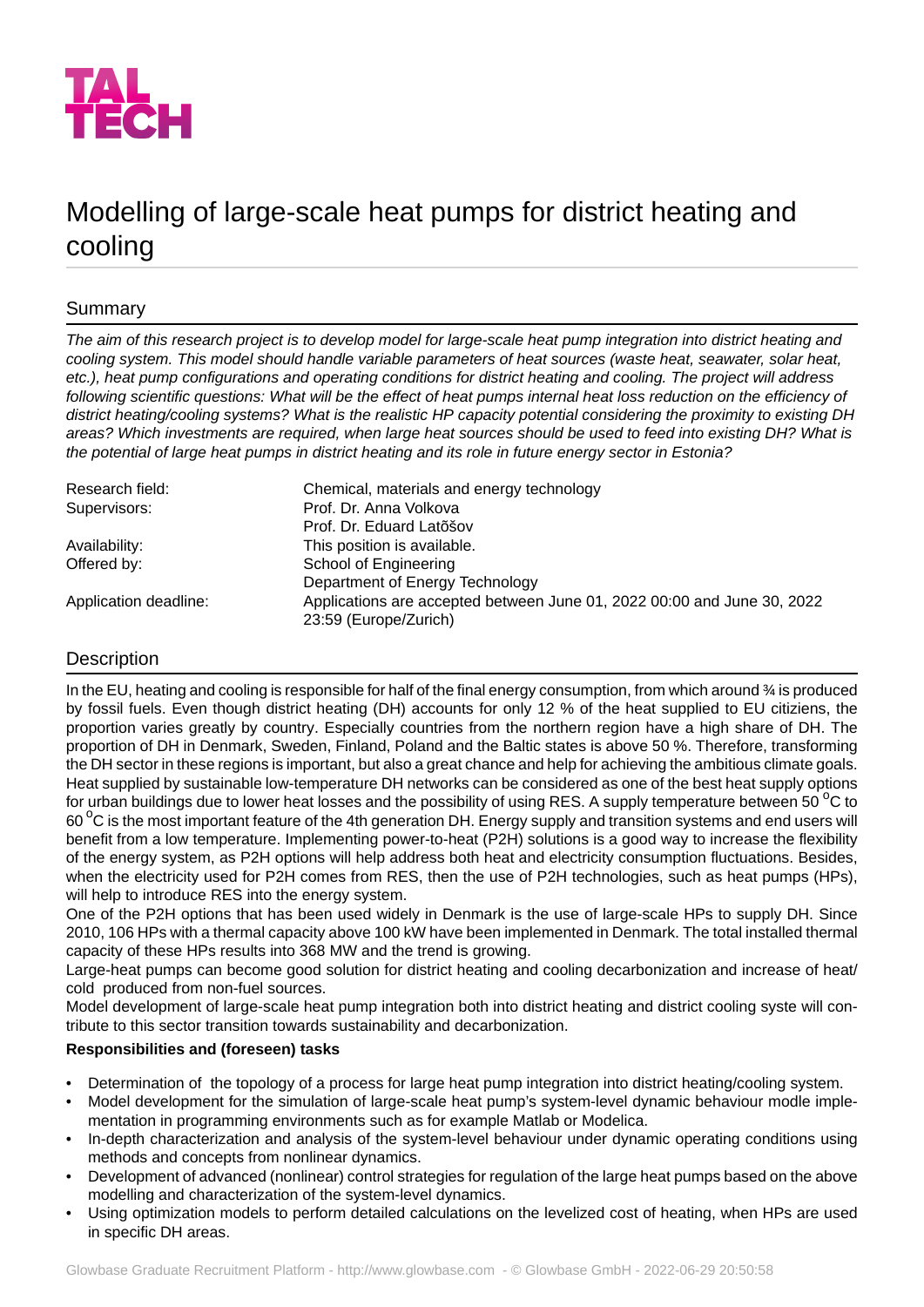

• Contribute to the organization of research and practitioner workshops where project findings are presented

## **Applicants should fulfil the following requirements:**

- a master's degree in engineering (preferably in thermal engineering, power engineering or environmental engineering)
- a clear interest in the topic of the position
- excellent command of English
- mathematical modelling of thermal systems:
- knowledge of nonlinear dynamics, model reduction & advanced data analysis.
- working knowledge of heat pumps performance
- programming environments such as e.g. Matlab or Modelica (or alternatives)
- strong and demonstrable writing and analytical skills
- capacity to work both as an independent researcher and as part of team
- capacity and willingness to provide assistance in organizational tasks relevant to the project

### **The following experience is beneficial:**

- Spatial planning experience
- Working knowledge of district heating systems
- Good understanding of district cooling
- Practical experience with TRNSYS, EnergyPro, Solvo

The candidate should submit a research plan for the topic, including the overall research and modelling strategy. The candidate can expand on the listed research questions and tasks, and propose theoretical lenses to be used.

### **We offer:**

- 4-year PhD position in highly motivated and active research group of Smart District Heating Systems and Integrated Assessment Analysis of Greenhouse Gases Emissions, participating in international and national research projects on district heating, district cooling, waste heat, heat pumps.
- Opportunities for conference visits, research stays and networking with globally leading universities and research centers in the fields of energy and thermal engineering.

### **About the department**

The Department of Energy Technology (DET) at TalTech is the leading research institution in Estonia that studies various aspects of energy production and energy supply option. It is the only institution in Estonia involved with thermal engineering and district heating at the university level. DET maintains ongoing partnerships with government authorities and agencies, municipalities, energy policymakers, heat suppliers, and consumers. The activities of the DET include energy planning, chemical engineering, environmental engineering, thermal engineering, thermal power plants, heat economy, thermal energy and district heating. DET is involved in national and international projects, including the development of low temperature and ambient temperature district heating solutions, climate change mitigation with CCs and CCU technologies, large heat pump potential evaluation, bioeconomy.

Research group of Smart District Heating Systems and Integrated Assessment Analysis of Greenhouse Gases Emissions Group deals with developing new technical solutions for the transition of district heating systems towards an intelligent, highly efficient and regenerative energy supply concept and with integrated assessment analysis of greenhouse gases emissions. The main research topics are related to transition and improvement measures for existing and technical solutions for planned district heating systems. Research group participates in national and international research and educational projects.

### **Additional information**

For further information, please contact Prof. Anna Volkova anna.volkova@taltech.ee or https://taltech.ee/en/department-energy-technology